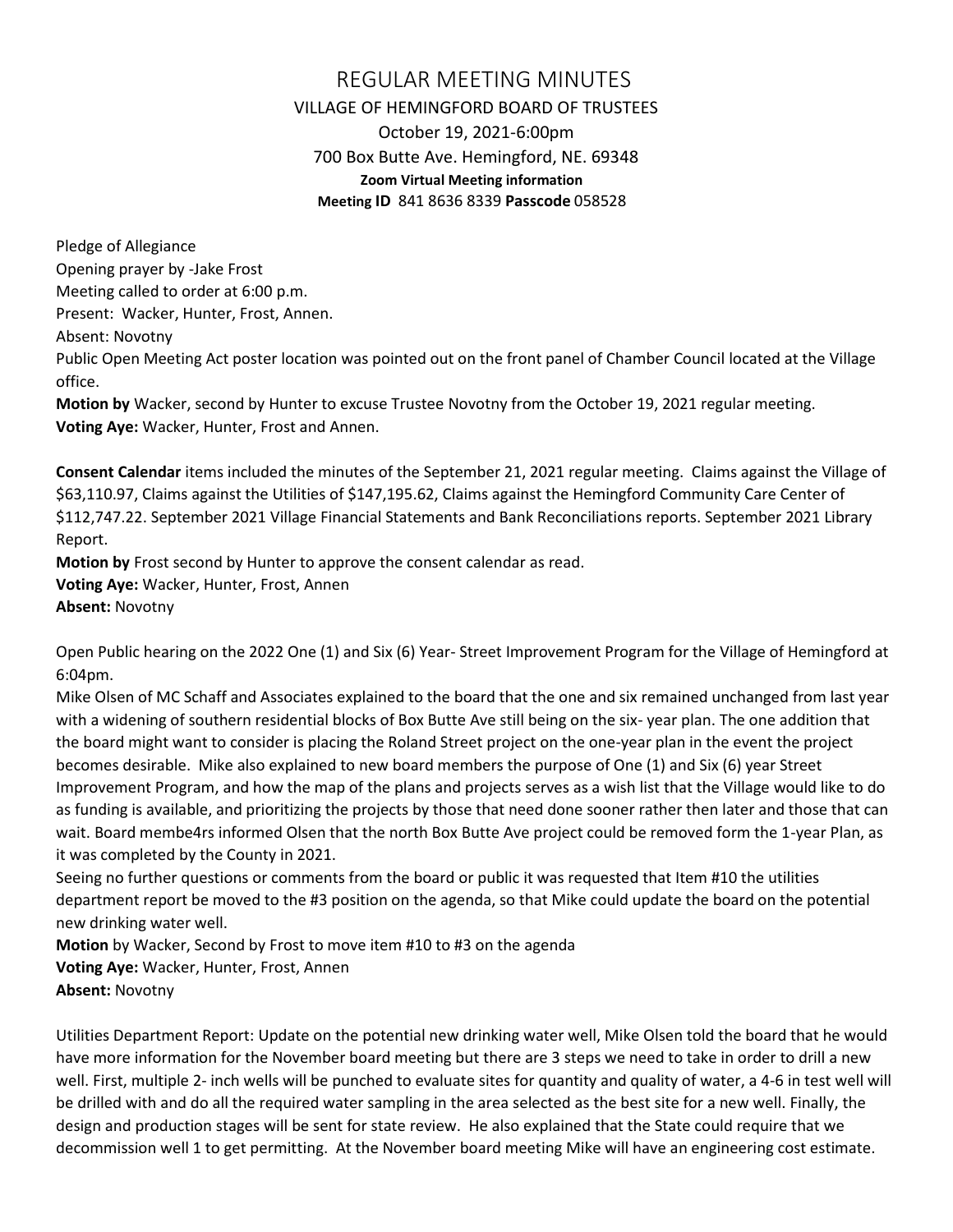Kyle Huss then completed his report telling the Board that Sargent Drilling is at the cemetery drilling the new well which had to be moved to the west of the original site just a bit due to a large cavern they found. The new cemetery well is a 4 inch well that will pump 100 gallons per minute. Sprinklers and equipment have been winterized, and water repairs to an old unused service line at the Congregational Church has been completed.

**Motion** by Wacker Second by Hunter to close the public hearing on the Village of Hemingford One (1) and Six (6) Year Street Improvement Plan at 6:20pm **Voting Aye:** Wacker, Hunter, Frost, Annen **Absent:** Novotny

Discussion and possible action: Approval of Resolution 2021-11 adopting the 2022 Village of Hemingford One (1) and Six (6) Year Street Improvement plan.

**Motion** by Frost Second by Wacker to approve Resolution 2021-11 adopting the 2022 Village of Hemingford One (1) and Six (6) Year Street Improvement Plan with the addition of the Roland Street project being added to the one-year plan **Voting Aye:** Wacker, Hunter, Frost, Annen

**Absent:** Novotny

Discussion and possible action: Introduction of Dustin Chester, Farmers State Bank, Sr. Vice President and Compliance Officer. Chester told the board that he had been the branch manager in Alliance since 2012, and that the bank was started in 2011 by a group of investors in Nebraska that purchased a bank in Dodge Kansas and since grown that one bank with \$50 million in assets to eight branches with just about \$320 million in assets. With the closure of the Bank of the West Hemingford Branch they see an opportunity to meet the needs of the Hemingford community, with the possibility of a branch in town. Chester is hoping to have a presence here in Hemingford in the next 30-45 days, starting with a loan production office and expanding from there. At the village's request, Farmers State Bank was approached as a banking option for the village. Chester told the board that Farmers State Bank could easily meet all the needs of the Village and the Care Center, they are a full- service bank that offers the same services as Bank of the West with no fees.

Discussion and possible action: Approval of Resolution 2021-12 appointing Farmers State Bank as the depository for the Village of Hemingford.

**Motion** by Hunter, Second by Wacker approving Resolution 2021-12 appointing Farmers State Bank as the depository for the Village of Hemingford effective November 1, 2021 **Voting Aye:** Wacker, Hunter, Frost, Annen

**Absent:** Novotny

Discussion and possible action: Designation of signers on the village of Hemingford banking accounts.

**Motion** by Wacker, Second by Hunter designating all board members and the Village Clerk-Treasurer as signors on all village accounts including the Hemingford Community Care Center general fund. And the care center administrator will also be a signor on the HCCC general fund account. Signors on the HCCC Resident Trust account will be the HCCC Administrator and the Village Clerk-Treasurer.

**Voting Aye:** Wacker, Hunter, Frost, Annen **Absent:** Novotny

Discussion and possible action: Approval of Resolution 2021-10 Opposing Vaccine mandates and declaring the village of Hemingford to be an inclusive community where citizens are empowered with choice. Chairman Annen explained that he felt it was necessary to show support, with so many people losing their jobs because of vaccine mandates. The village recognizes that as a community, its residents know what is best for their health and safety and for their employees and their families.

**Motion** by Frost to approve Resolution 2021-10 with this comment, "I think it is a good thing that we stand up for our community and residents and let them know we are supportive of their freedom" Second by Wacker **Voting Aye:** Wacker, Hunter, Frost, Annen